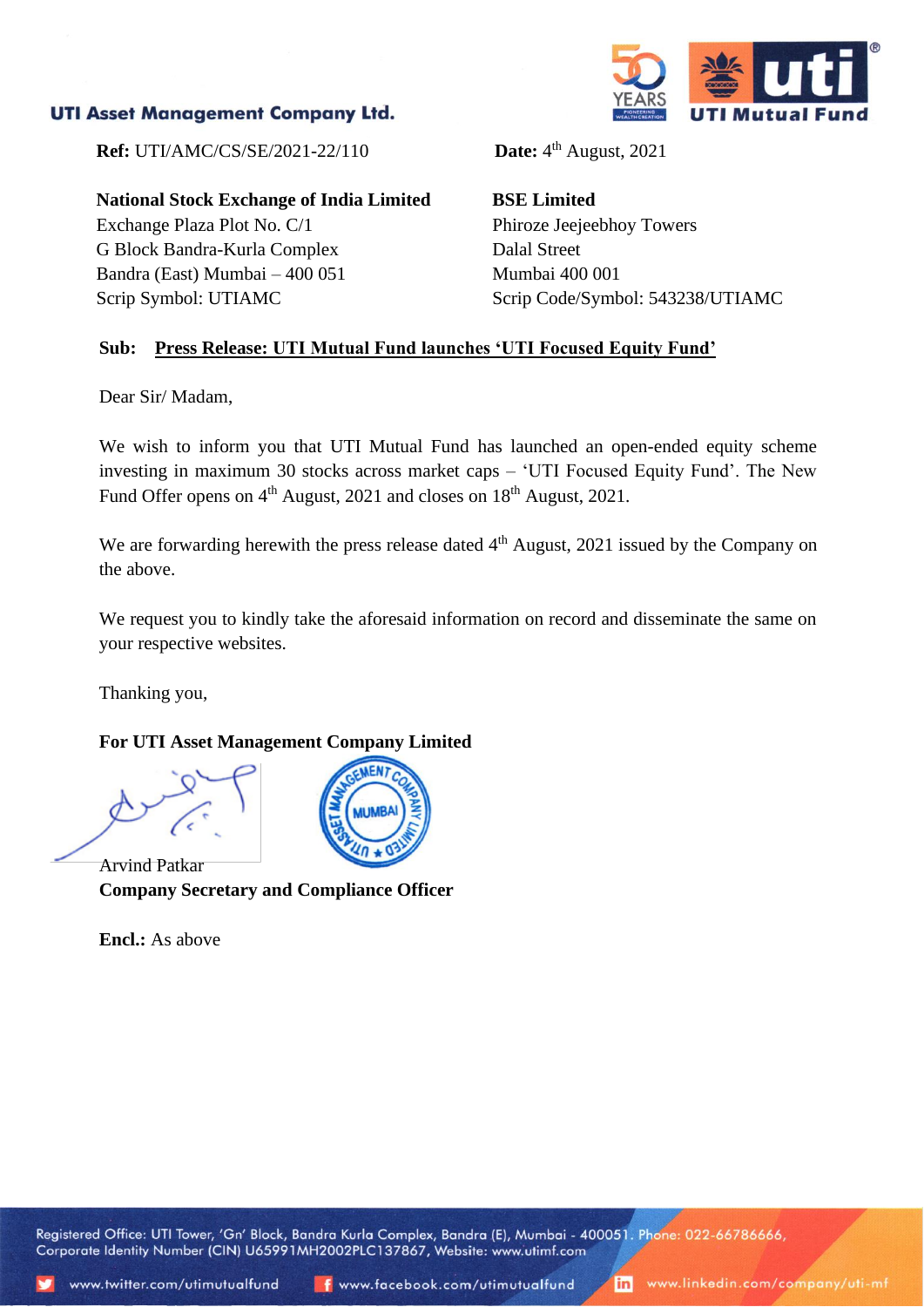

# **UTI Mutual Fund launches 'UTI Focused Equity Fund'**

UTI Mutual Fund launches an open-ended equity scheme investing in maximum 30 stocks across market caps – 'UTI Focused Equity Fund'. The New Fund Offer opens on August 04, 2021 and closes on August 18, 2021. The scheme will re-open for subscription and redemption for an ongoing basis from August 26,2021.

The investment objective of the scheme is to generate long term capital appreciation by investing in equity and equity related instruments of maximum 30 stocks across market caps. However, there can be no assurance or guarantee that the investment objective of the scheme would be achieved.

Mr. Sudhanshu Asthana is the Fund Manager of the scheme.

Mr. Sudhanshu said, "Focused investing is all about high-conviction and our philosophy has two dimensions to generate portfolio alpha. The first is to hand-pick a select set of companies from the larger universe by relying on our ScoreAlpha investment philosophy aided by rich experience in research and fund management to separate the wheat from the chaff. Second is to build the portfolio to demonstrate the conviction by building significant portfolio positions in each company, which may accentuate the portfolio outcome."

"UTI Focused Equity Fund will endeavour to build a concentrated portfolio of up to 30 select hand-picked high-conviction ideas. The core portfolio will be built with stocks having the potential of long-term Sustainable Growth. A portion of the portfolio will be invested in Transformational Opportunities; where strategy will be realigned to make the outcomes more sustainable and will also pick undervalued Cyclical Opportunities and benefit from mean reversion" he added.

UTI Focused Equity Fund will pursue bottom-up approach in identifying stocks and will follow a blend strategy of investing in both growth and value stocks with a tilt towards growth stocks. The Fund endeavours to be optimally diversified investing across the sectors and market capitalisation.

Corporate Office: UTI Tower, 'Gn' Block, Bandra-Kurla Complex, Bandra (East), Mumbai 400 051. Tel: 6678 6666 Website:www.utimf.com

UTI Asset Management Company Limited (Investment Manager for UTI Mutual Fund) E-mail: [invest@uti.co.in](mailto:invest@uti.co.in) Corporate Identity Number (CIN) U65991MH2002PLC137867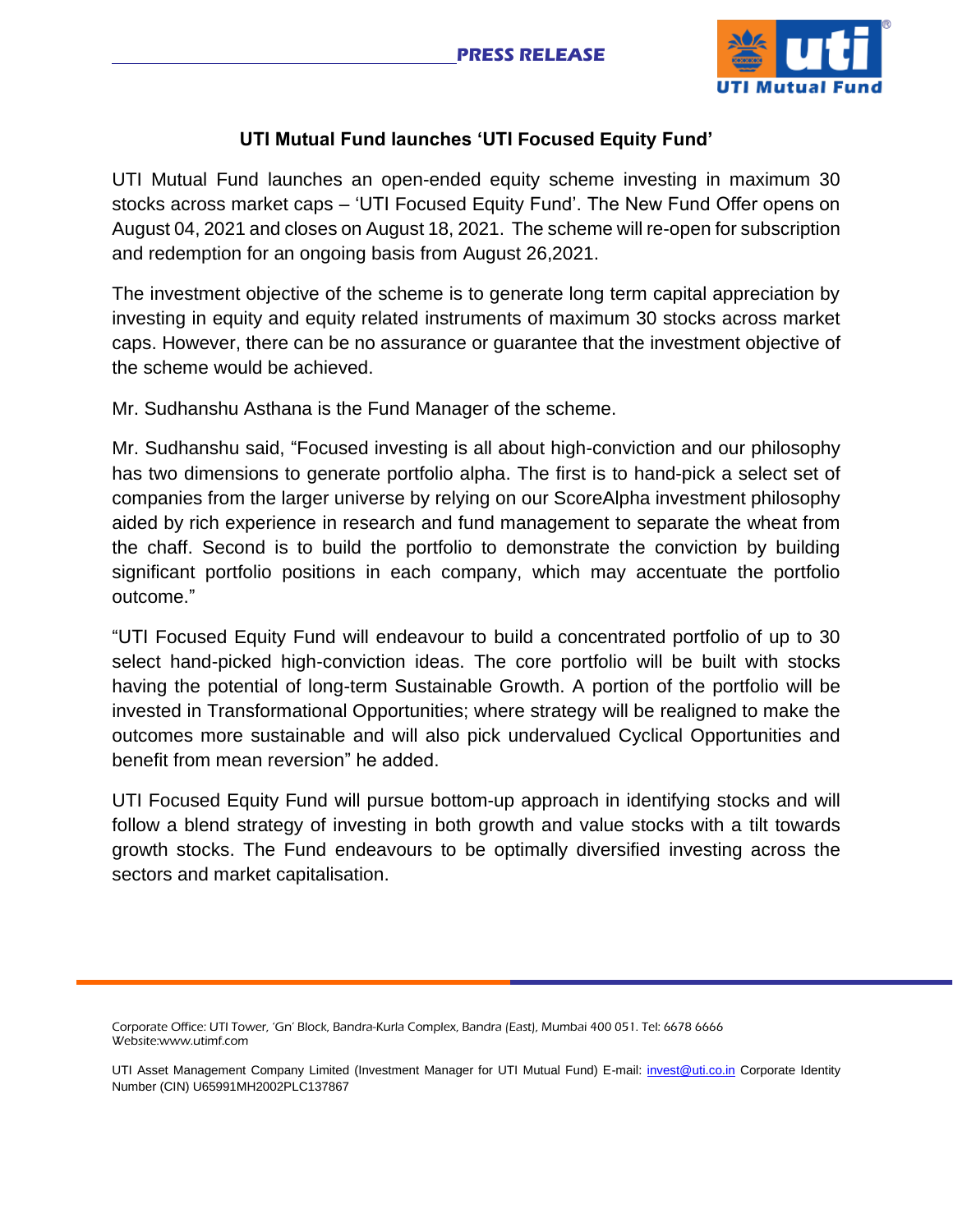

## **Salient features of UTI Focused Equity Fund**

## • **Eligible Investors**

The scheme is open to resident individuals, non-resident Indians, Institutions, Banks, eligible trusts, Financial Institutions, Foreign Portfolio Investor (FPI), etc.

## • **New Fund Offer Price**

During the NFO period, the units of the scheme will be sold at face value i.e. Rs. 10/- per unit.

### • **Asset Allocation**

| Instruments                                                         | Indicative Allocation<br>(% of total assets) |             | <b>Risk Profile</b> |
|---------------------------------------------------------------------|----------------------------------------------|-------------|---------------------|
|                                                                     | Minimum (%)                                  | Maximum (%) |                     |
| Equity and equity related<br>instruments (Maximum 30<br>stocks)     | 65                                           | 100         | High                |
| Debt and Money Market<br>instruments including<br>securitized debt* | 0                                            | 25          | Low to Medium       |
| Units issued by REITs &<br>InvITs                                   | 0                                            | 10          | Medium to High      |

\*Debt instruments shall be deemed to include securitised debts (excluding foreign securitised debt) and investment in securitised debts may be up to 50% of the Debt and Money instruments.

### • **Minimum Application Amount**

Minimum initial investment is Rs. 5,000/- and in multiples of Re. 1/- thereafter with no upper limit.

Additional Purchase Amount Rs. 1,000/- and in multiples of Re. 1/- thereafter with no upper limit.

Corporate Office: UTI Tower, 'Gn' Block, Bandra-Kurla Complex, Bandra (East), Mumbai 400 051. Tel: 6678 6666 Website:www.utimf.com

UTI Asset Management Company Limited (Investment Manager for UTI Mutual Fund) E-mail: [invest@uti.co.in](mailto:invest@uti.co.in) Corporate Identity Number (CIN) U65991MH2002PLC137867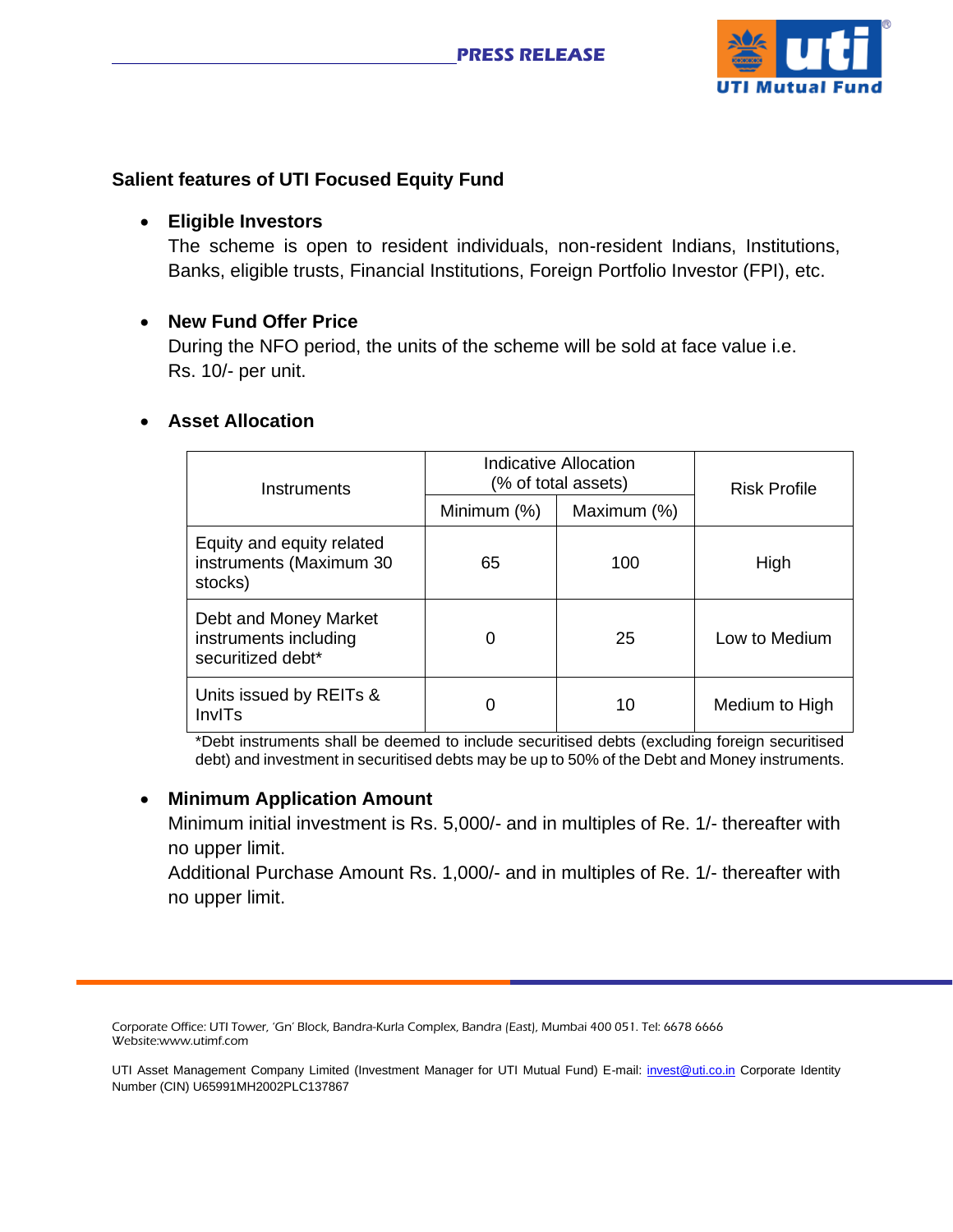

# • **Plans and Options Available** The scheme offers Regular and Direct Plan Both the plans offer Growth and Payout of Income Distribution cum capital withdrawal options.

# • **Special Products/Facilities Offered**

- o Systematic Investment Plan (SIP)
	- Step up facility
	- Any Day SIP
	- Micro SIP (Non PAN exempt folios)
	- Pause facility
- o Systematic Withdrawal Plan (SWP)
- o Systematic Transfer Investment Plan (STRIP) (Available as Destination Scheme and Source Scheme)
- o Flexi Systematic Transfer Investment Plan (Flexi STRIP) (Available as Destination Scheme and Source Scheme)
- o Transfer of Income Distribution cum capital withdrawal plan.

### • **Load Structure**

### o **Entry Load:** NIL

(Not applicable as per SEBI guidelines)

### o **Exit Load**

| <b>Period of Holding</b>          | Exit Load (As % of NAV) |  |
|-----------------------------------|-------------------------|--|
| Less than One year                | $1\%$                   |  |
| Greater than or equal to one year | Nil                     |  |

# • **Benchmark Index**

Nifty 500 Index (TRI)

Corporate Office: UTI Tower, 'Gn' Block, Bandra-Kurla Complex, Bandra (East), Mumbai 400 051. Tel: 6678 6666 Website:www.utimf.com

UTI Asset Management Company Limited (Investment Manager for UTI Mutual Fund) E-mail: [invest@uti.co.in](mailto:invest@uti.co.in) Corporate Identity Number (CIN) U65991MH2002PLC137867